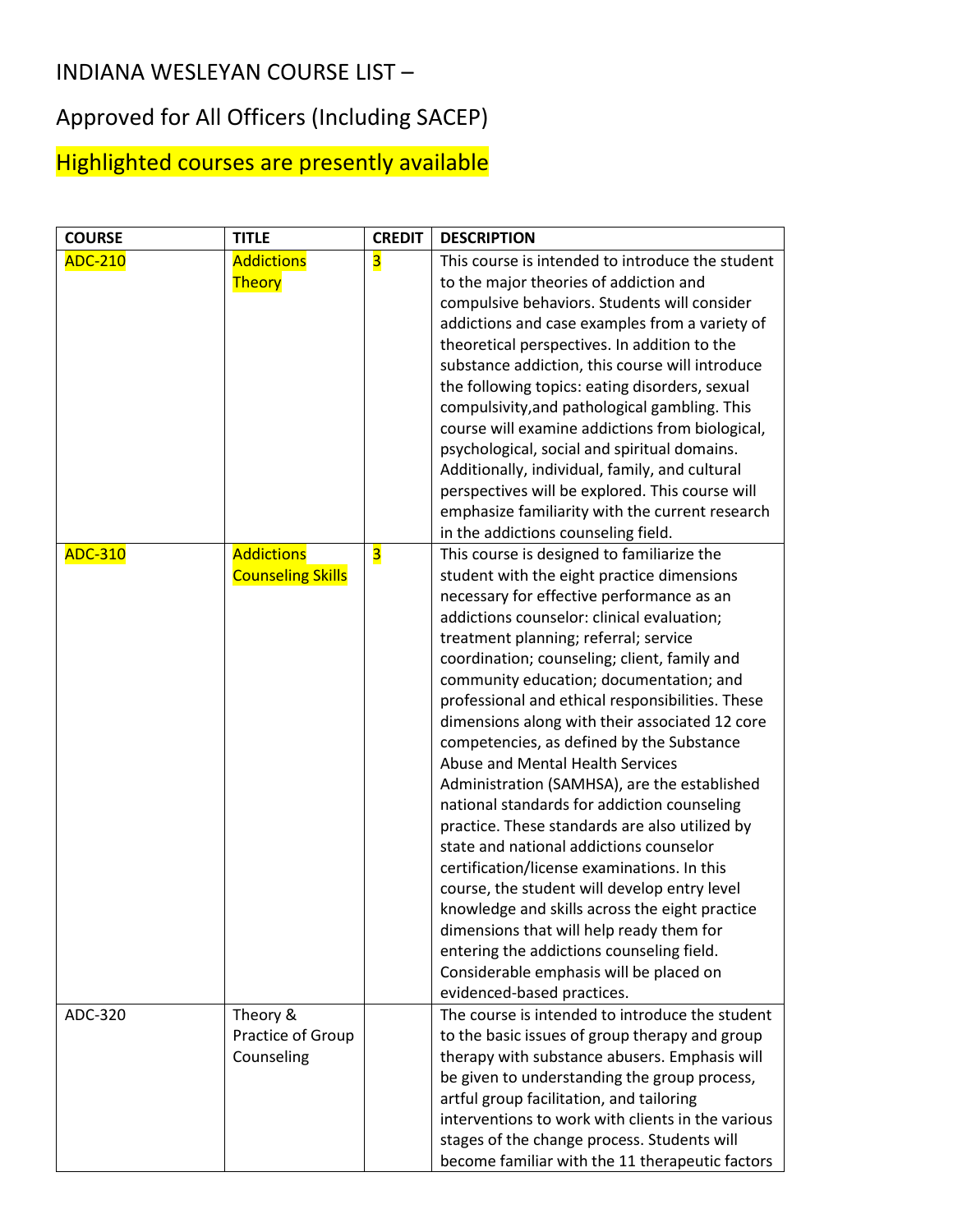|                |                                                                                           |                         | as outlined by Yalom. The course will include an<br>experiential component, with all students<br>participating in an actual group experience.<br>Students will develop an understanding of<br>group process issues, group facilitation skills,<br>and the merits of curriculum-based group<br>treatment.<br>3                                                                                                                                                                                                                                                                                                                                                                                                  |
|----------------|-------------------------------------------------------------------------------------------|-------------------------|----------------------------------------------------------------------------------------------------------------------------------------------------------------------------------------------------------------------------------------------------------------------------------------------------------------------------------------------------------------------------------------------------------------------------------------------------------------------------------------------------------------------------------------------------------------------------------------------------------------------------------------------------------------------------------------------------------------|
| <b>ADC-330</b> | <b>Counseling</b><br><b>Addicted and</b><br><b>Dysfunctional</b><br><b>Family Systems</b> | 3                       | The course is intended to familiarize the<br>student with a systems view of substance abuse<br>and family life. Students will compare and<br>contrast individual and systemic orientations to<br>assessments, case conceptualization, and<br>intervention. Students will learn the essential<br>characteristics of working systemically as well<br>as the advantages and disadvantages of this<br>approach. This course will address common<br>relational patterns in substance dependent<br>families, systemic approaches to facilitating<br>change, and recovery as a developmental<br>process. Students will examine the various<br>schools of family therapy and the importance of<br>cultural competence. |
| <b>CNS-310</b> | <b>Counseling</b><br>Theories for the<br><b>Faith Community</b>                           | $\overline{3}$          | This course will investigate a range of<br>counseling theories and techniques to prepare<br>parish nurses/ministry caregivers to assist<br>individuals and families to deal with the<br>complexities of life. Skills for assessing and<br>helping different age groups will be included.<br>Experiential or virtual learning will be part of<br>this class. Prerequisite: PSY-150                                                                                                                                                                                                                                                                                                                              |
| <b>COM-280</b> | Intercultural<br>Communication                                                            | 3                       | Explores intercultural theory and practice<br>within interpersonal, group and public contexts.<br>Topics include similarities and differences in<br>values, language, nonverbal,<br>interethnic/intergroup communication,<br>identity, and adaptation. Students will enhance<br>flexibility with such encounters. For<br>CAS/residential students this course meets<br>General Education requirements for<br>Intercultural Competency.                                                                                                                                                                                                                                                                         |
| <b>CRJ-181</b> | Introduction to<br><b>Criminal Justice</b>                                                | $\overline{\mathbf{3}}$ | The course presents an overview of the major<br>components of the criminal justice system: law<br>enforcement, prosecution, the courts, and<br>corrections. A discussion of each from a<br>historical perspective, as well as current trends<br>and events, is also considered.                                                                                                                                                                                                                                                                                                                                                                                                                                |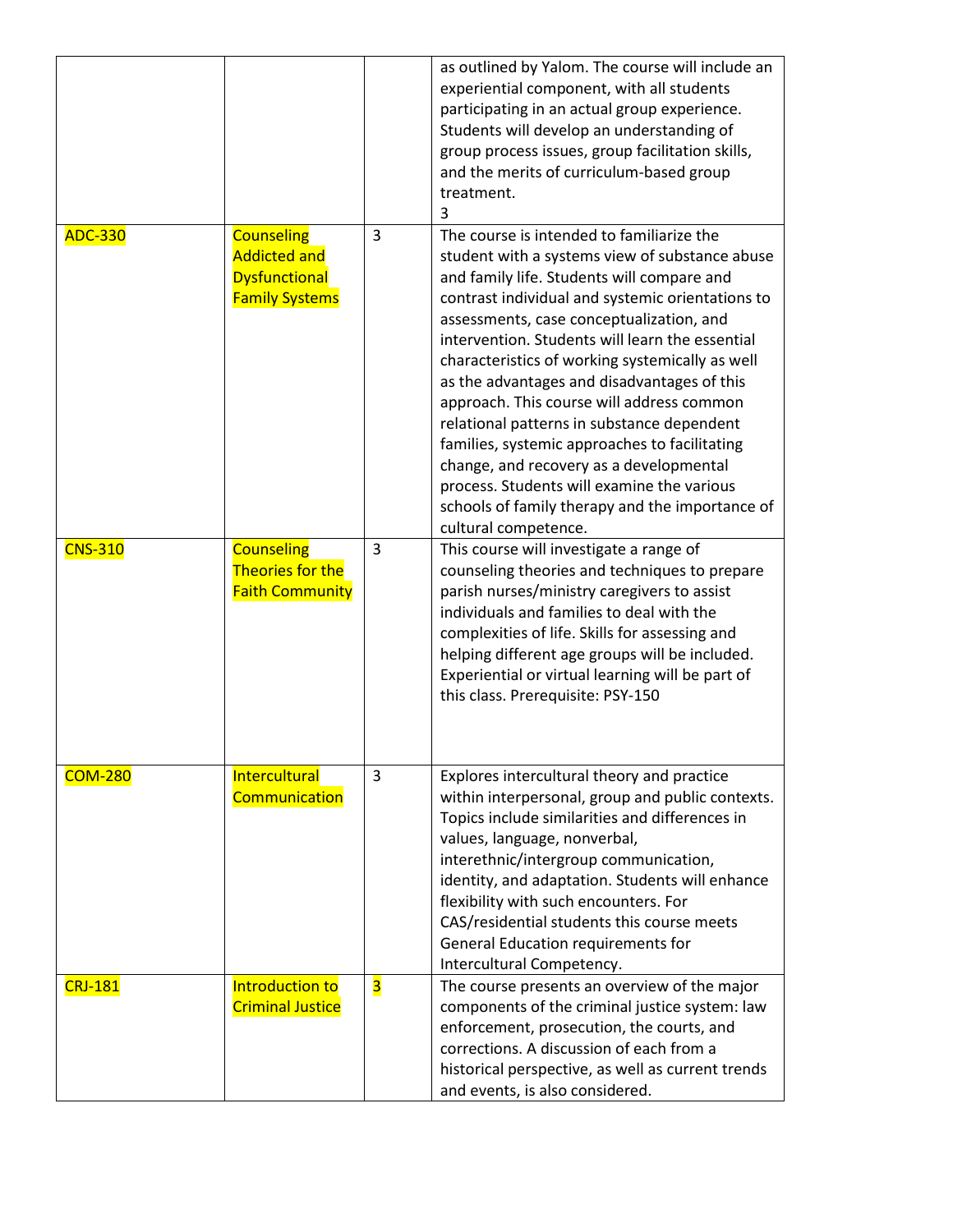| <b>CRJ-268</b> | <b>Crisis</b><br>Intervention                            | 3 | A study of the dynamics of crisis events<br>including rape, child molestation, suicide,<br>death, hostage situations, stress, and specific<br>intervention strategies with an emphasis on<br>practical application.                                                                                                                                                                                                                        |
|----------------|----------------------------------------------------------|---|--------------------------------------------------------------------------------------------------------------------------------------------------------------------------------------------------------------------------------------------------------------------------------------------------------------------------------------------------------------------------------------------------------------------------------------------|
| <b>CRJ-309</b> | <b>Youth and Crime</b>                                   | 3 | The development of delinquent and criminal<br>behavior, initial handling and proper referrals,<br>presenting police technique and special<br>problems with juveniles. Also covers laws and<br>agencies concerned with juveniles.                                                                                                                                                                                                           |
| <b>CRJ-332</b> | Victimology                                              | 3 | This course introduces and examines the causes<br>of victimization and looks at theories associated<br>with violent victimization. It also presents ideas<br>on preventing violence and responding to<br>victimization.                                                                                                                                                                                                                    |
| <b>CRJ-346</b> | Restorative<br><b>Justice</b>                            | 3 | Students will be introduced to the philosophy<br>and principles of restorative justice including its<br>historical and theological roots. Assumptions<br>about crime and justice will be examined by<br>comparing and contrasting retributive and<br>restorative paradigms.                                                                                                                                                                |
| <b>IPE-322</b> | Universal<br><b>Trafficking in</b><br><b>Persons</b>     | 3 | This course will introduce the learner to the<br>multiple components of human trafficking;<br>including definition, causes, and scope of the<br>problem. The learner will identify the various<br>disciplines involved in the human trafficking<br>arena.                                                                                                                                                                                  |
| <b>IPE-421</b> | Trauma Informed<br>Approaches                            | 3 | This course will explore the concepts of trauma<br>informed approaches and the impact of trauma<br>and retraumatization of the trafficked<br>individual. The uniqueness of trauma informed<br>approaches will be explored as well as the<br>attitudes and perceptions of those interacting<br>with the trafficked population.                                                                                                              |
| <b>IPE-422</b> | <b>Ethics and</b><br>Advocacy in<br>Human<br>Trafficking | 3 | This course will explore a variety of individual<br>and group advocacy strategies and techniques<br>which may be used to effectively combat<br>human trafficking through the lens of a biblical<br>framework. Cultural values and differences as<br>well as ethical strategies will be considered<br>during the learning experiences.                                                                                                      |
| <b>LDR-205</b> | Introduction to<br>Leading                               | 3 | The course covers fundamentals of leadership<br>that may be applicable to any organizational<br>context. The student will examine the role of a<br>leader and key leader characteristics and<br>behaviors. The student will consider a variety of<br>leadership types, foundational theories, and<br>historical evolution of leadership, as well as the<br>leader's use of power and influence to<br>accomplish organizational objectives. |